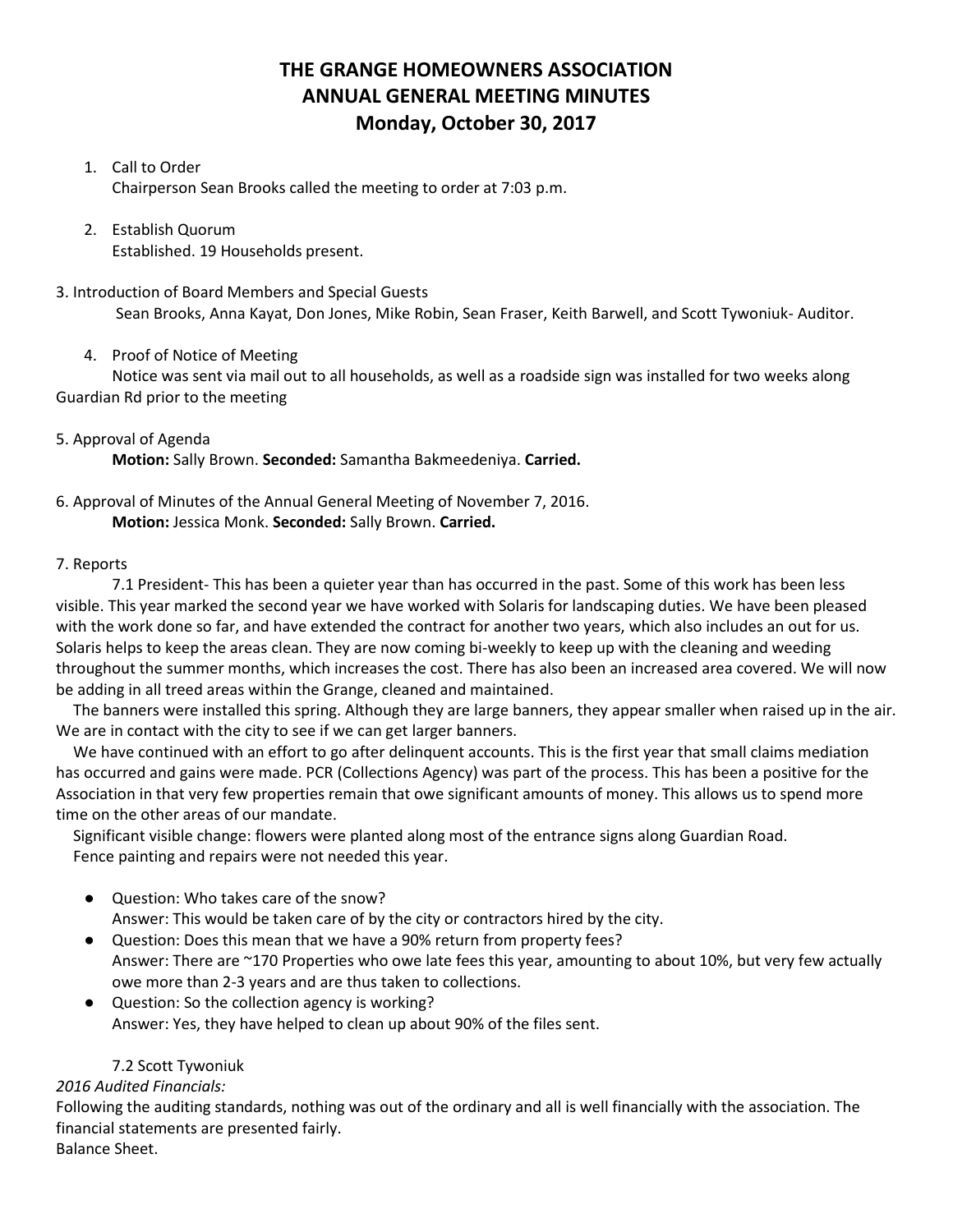Question: What is the cash line? Answer: This is the amount of money that we have in the bank to fund the ongoing projects of the association. This is represented as cash, as it is held in the bank.

2nd page, Statement of Change, Statement of Cash Flows, Notes of Financial Statements

- Question: What does "rental" refer to? Answer: It refers to the cost of this hall and the sign for the AGM placed on the road.
- Question: The phone refers to? Answer: This is for a voicemail service.

# 7.3 Mike Robin

Cash in the bank- \$148,000. 44,000 was collected by e-transfers. Receivables- 171 homes- \$18,531- some of these will be looking into collection action.s

Budget- General maintenance- budgeted 33,000 but only spent 19,347. We planned on getting planted pots, but have had a difficult time getting it all sorted out. As this is a timely action, we were unable to get it done until late in the season. We are now looking into hanging pots for next year.

\$2,000 in collections expense- missed communications, or handling of files to PCR and small claims.

Bank fees- are considerably less than last year, due to switching banks, and the e-transfer account does charge per transaction.

- Question: Planned Project Savings- are there any other long term projects than the fence painting? Answer: Mulching, but we have no other planned projects as of yet.
- Question: Perhaps this could work with the Community League as the building is being built. Answer: Absolutely.

# 8. Election of New Board Members

We are looking for new people to join the Board to help take on new projects throughout the year.

Nominations: Don Jones, Mike Robin, and Sean Fraser were nominated by Sean Brooks. All accepted. Sean Brooks was nominated by Sean Fraser. Accepted. Keith Barwell has agreed to stay on as director at large for another two years.

### 9. Open Floor Discussion

● **Question**: What kind of community things take place?

**Answer**: We are different than the community league in that they do the fun stuff while we beautify the area. We were created to uphold the aesthetic standard of the community. How can we make this community appealing and look nice?

- **Question**: What other projects are planned? **Answer**: We are unsure so far, and are looking for new ideas. We looked at installing nice garbage cans, but the cost was too much. We have looked at adding new flowers in new locations, and are working towards this with the landscaping contractor. The banners were done this past year.
- **Question**: Have you looked at other areas to see what might be done? **Answer**: Not as of yet.
- **Question**: With changes to technology and weather, what flexibility is there in types of shingles that people are looking at now?

**Answer**: We don't mandate any certain brand but want to keep the neighbourhood looking similar. We have no recourse for homeowners who do not follow as there are no restrictive covenants. Our bylaws were written by lawyers and are very difficult to change. 75% of members would need to show up to a meeting or nearly 100% of door-to-door votes would be needed to change bylaws. Changing the restrictive covenant could be as difficult, but this is something that could be looked at.

- **Question**: What happened to the condos that were to be built at the end of Grantham Drive? **Answer**: Unsure.
- **Question**: Do we have access to the new electronic board by the Husky on 62nd Ave?

**Answer**: Yes, it was put up by the Glastonbury Community League. And we can request to have something placed on it.